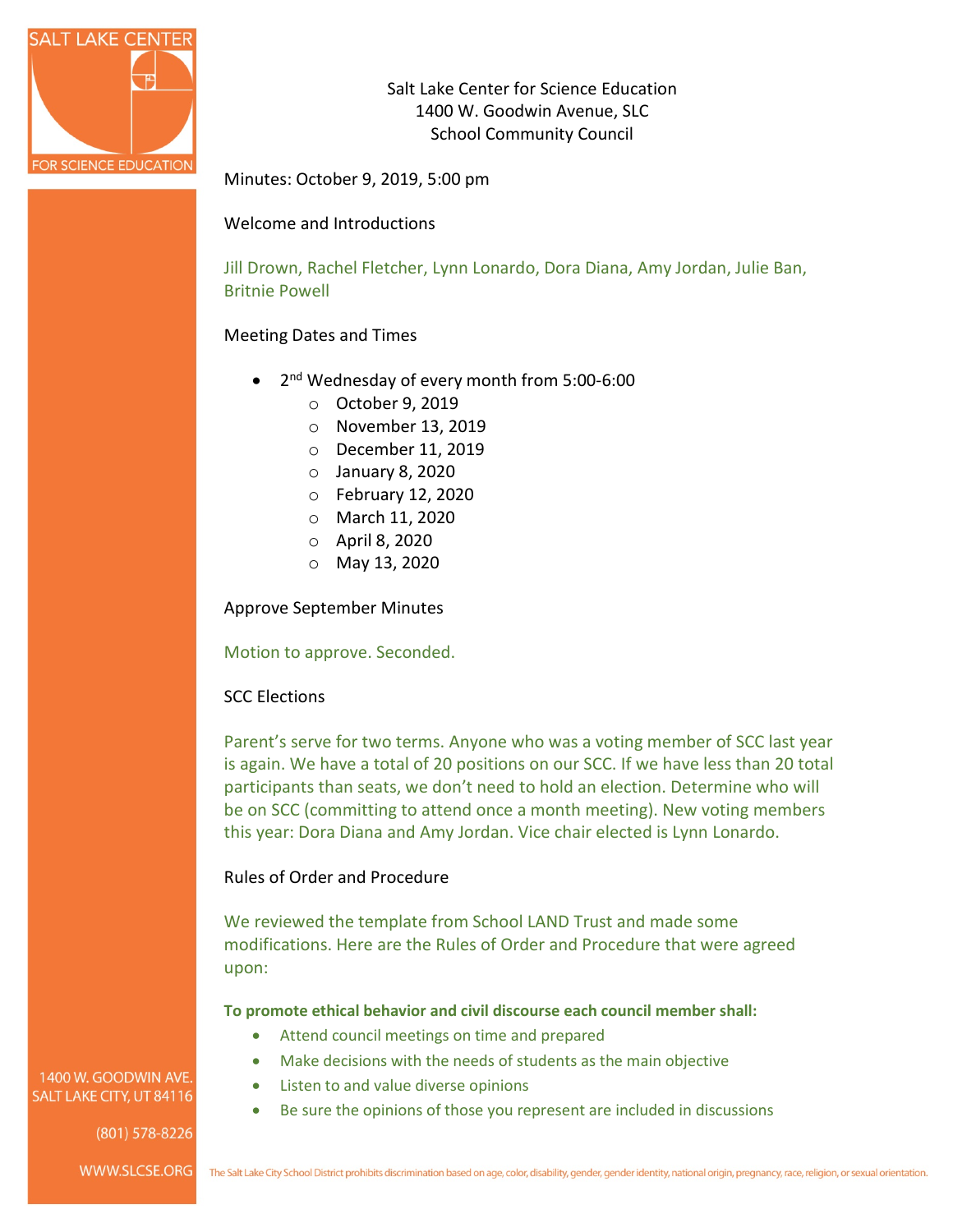- Expect accountability and be prepared to be accountable
- Act with integrity

## **Rules of Procedure:**

- All meetings are open to the public and the public is welcome to attend.
- The agenda of each upcoming meeting with draft minutes of the prior meeting will be made available to all council members at least one week in advance, will be posted on the school website and made available in the main office. The agenda will include the date, time and location of the meeting. If there is an agenda item requiring a vote, members will be notified and the agenda will indicate the required vote.
- Minutes will be kept of all meetings, prepared in draft format for approval at the next scheduled meeting.
- The council will consist of the principal and at least two more parents than employees and can have up to a total of 20 members.
- The chair conducts the meetings, makes assignments and requests reports on assignments. In the absence of the chair the vice-chair shall conduct meetings.
- The council must have a quorum to vote. A quorum is equal to a majority of council members.
- If a parent member is absent from two consecutive meetings, the chair may notify the member that if the member does not attend the next meeting, the council may consider the seat vacant and the remaining parent members may appoint a parent to fill the unexpired term.
- Members of S.C.C. must notify the chair of any potential conflicts of interest.
- Meetings shall be conducted and action taken according to very simplified rules of parliamentary procedure as required in 53G-7-1203(10). Council actions will be taken by motions and voting with votes and motions recorded in the minutes.

## Parent Compact

Recommended modifications:

- add Safe UT info
- Add First Fridays to the back
- Remove Netsmartz

# Student Success Plan

## **Academic/TSSA**

*The number of students reading at or above grade level will increase by 3% from the beginning of the year to the middle of the year as measured by the Lexile level on the HMH Reading Inventory.*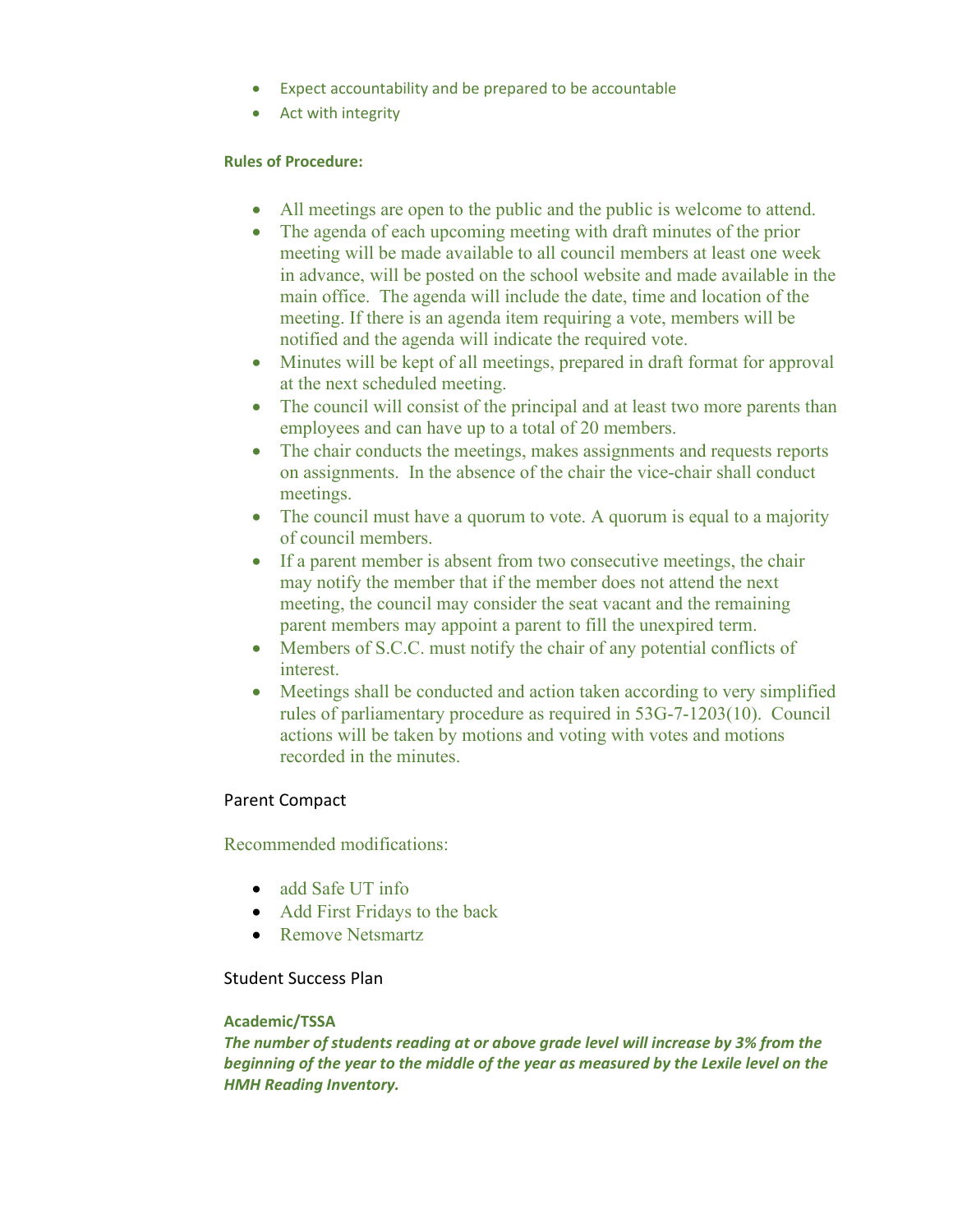- Time in a faculty meeting will be scheduled to explore the data more in-depth as well as plan interventions that can be done in content area classrooms.
- A private tutor has been contracted to run intense reading intervention with some of our highest need students in reading.
- All of our directed studies classes will have licenses to an online reading program for any students reading below grade level.

#### **Culture**

*Positive school/home relationships will be fostered by sending 100% of SLCSE students' parents a positive and specific postcard from faculty and each teacher will choose and carry out their own positive parent connections by the end of the first semester.*

- Postcards are in the faculty room. Time at faculty meeting and team meeting will be dedicated to postcard writing.
- Time at faculty meeting will be dedicated to teachers collaborating about their individual positive parent outreach plans. Faculty will share their individual positive parent connection(s) at the faculty meeting prior to winter break.

#### **Achievement Gap**

*100% of our teachers will participate in a colleague observation protocol twice per semester with a focus on differentiation for students with disabilities and English language learners in order to provide access to rigorous curriculum for all students.*

• Teachers have turned in observation requests. Observation assignments will be sent out by next week. Once you complete your observations AND debrief, email Britnie.

SCC was in favor of the SSP goals. Some parents have already received positive postcards and have really enjoyed that. Parents are excited about home visits.

## Updates from district SCC

For digital citizenship, Netsmartz has been discontinued and the state vendor for online safety is Digital Respons-Ability. These are online modules.

## Updates from Admin

- Visible Light Club available at both lunches once per week.
- At PTC we gave out cards explaining how to opt in to receive text messages
- Many successful events and trips over the past month- Jane Goodall, Delta WINGS flight, Rio Mesa, Goshutes.

## Issues of Interest